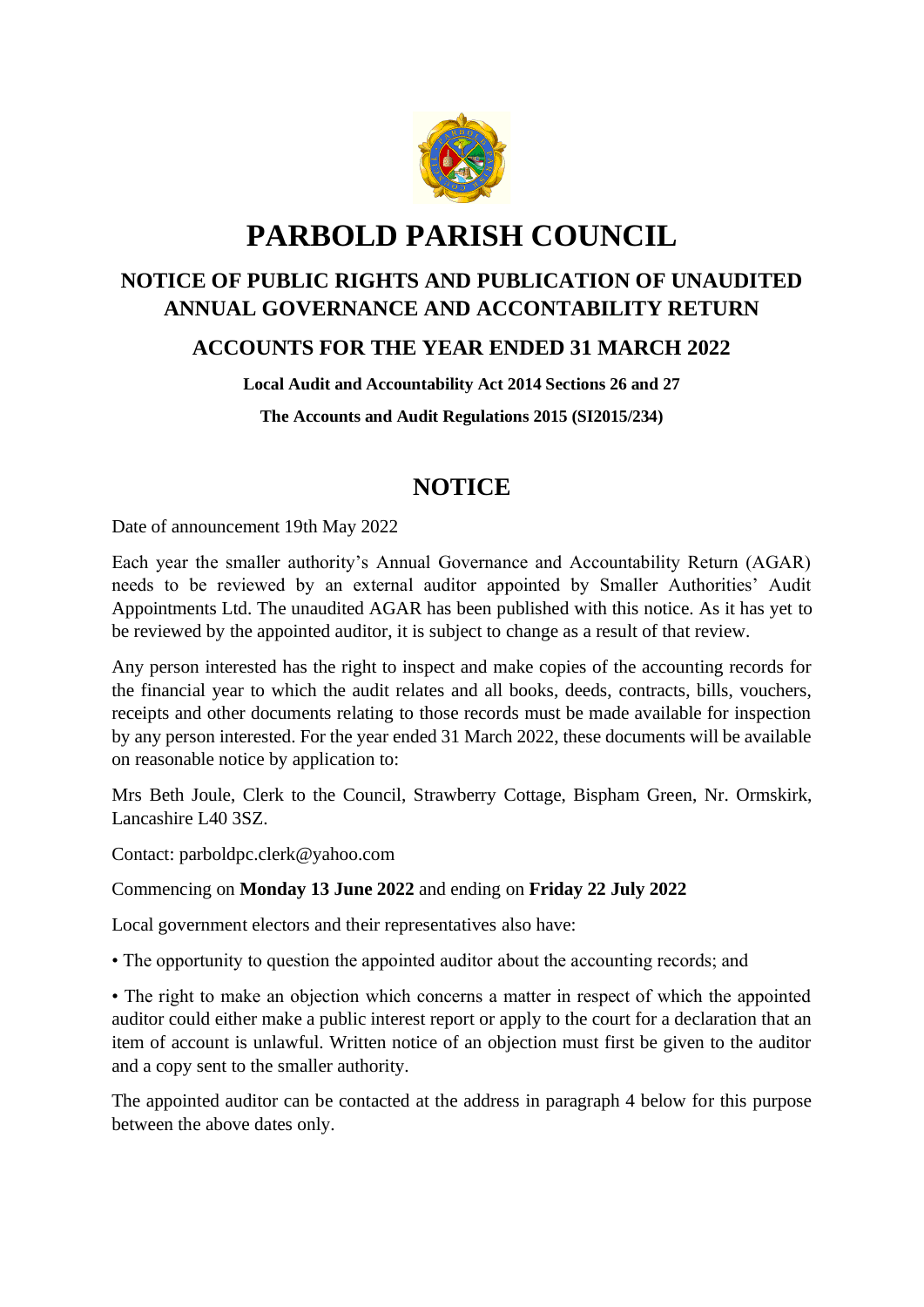The smaller authority's AGAR is subject to review by the appointed auditor under the provisions of the Local Audit and Accountability Act 2014, the Accounts and Audit Regulations 2015 and the NAO's Code of Audit Practice 2015. The appointed auditor is:

#### **PKF Littlejohn LLP (Ref: SBA Team)**

#### **15 Westferry Circus, Canary Wharf, London E14 4HD**

[\(sba@pkf-l.com\)](mailto:sba@pkf-l.com)

This announcement is made by Mrs Beth Joule, Clerk and RFO, Parbold Parish Council

# **LOCAL AUTHORITY ACCOUNTS: A SUMMARY OF YOUR RIGHTS**

## **Please note that this summary applies to all relevant smaller authorities, including local councils, internal drainage boards and 'other' smaller authorities**.

#### **The basic position**

The Local Audit and Accountability Act 2014 (the Act) governs the work of auditors appointed to smaller authorities. This summary explains the provisions contained in Sections 26 and 27 of the Act. The Act and the Accounts and Audit Regulations 2015 also cover the duties, responsibilities and rights of smaller authorities, other organisations and the public concerning the accounts being audited.

As a local elector, or an interested person, you have certain legal rights in respect of the accounting records of smaller authorities. As an interested person you can inspect accounting records and related documents. If you are a local government elector for the area to which the accounts relate you can also ask questions about the accounts and object to them. You do not have to pay directly for exercising your rights. However, any resulting costs incurred by the smaller authority form part of its running costs. Therefore, indirectly, local residents pay for the cost of you exercising your rights through their council tax.

#### **The right to inspect the accounting records**

Any interested person can inspect the accounting records, which includes but is not limited to local electors. You can inspect the accounting records for the financial year to which the audit relates and all books, deeds, contracts, bills, vouchers, receipts and other documents relating to those records. You can copy all, or part, of these records or documents. Your inspection must be about the accounts, or relate to an item in the accounts. You cannot, for example, inspect or copy documents unrelated to the accounts, or that include personal information (Section 26 (6) – (10) of the Act explains what is meant by personal information). You cannot inspect information which is protected by commercial confidentiality. This is information which would prejudice commercial confidentiality if it was released to the public and there is not, set against this, a very strong reason in the public interest why it should nevertheless be disclosed.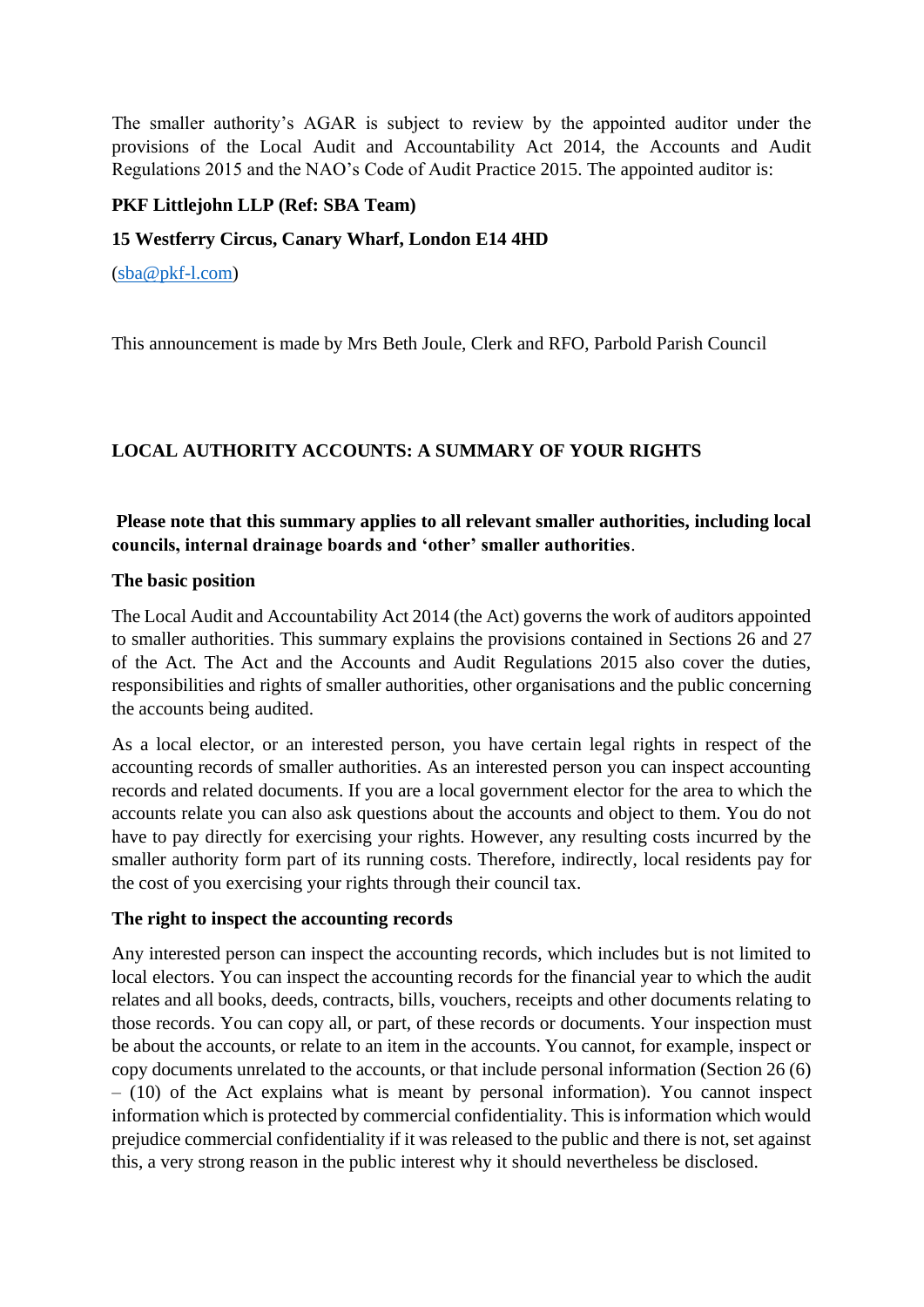When smaller authorities have finished preparing accounts for the financial year and approved them, they must publish them (including on a website). There must be a 30 working day period, called the 'period for the exercise of public rights', during which you can exercise your statutory right to inspect the accounting records. Smaller authorities must tell the public, including advertising this on their website, that the accounting records and related documents are available to inspect. By arrangement you will then have 30 working days to inspect and make copies of the accounting records. You may have to pay a copying charge. The 30 working day period must include a common period of inspection during which all smaller authorities' accounting records are available to inspect. This will be 1-14 July 2022 for 2021/22 accounts. The advertisement must set out the dates of the period for the exercise of public rights, how you can communicate to the smaller authority that you wish to inspect the accounting records and related documents, the name and address of the auditor, and the relevant legislation that governs the inspection of accounts and objections.

#### **The right to ask the auditor questions about the accounting records**

**You should first ask your smaller authority** about the accounting records, since they hold all the details. If you are a local elector, your right to ask questions of the external auditor is enshrined in law. However, while the auditor will answer your questions where possible, they are not always obliged to do so. For example, the question might be better answered by another organisation, require investigation beyond the auditor's remit, or involve disproportionate cost (which is borne by the local taxpayer). Give your smaller authority the opportunity first to explain anything in the accounting records that you are unsure about. If you are not satisfied with their explanation, you can question the external auditor about the accounting records.

The law limits the time available for you formally to ask questions. This must be done in the period for the exercise of public rights, so let the external auditor know your concern as soon as possible. The advertisement or notice that tells you the accounting records are available to inspect will also give the period for the exercise of public rights during which you may ask the auditor questions, which here means formally asking questions under the Act. You can ask someone to represent you when asking the external auditor questions.

Before you ask the external auditor any questions, inspect the accounting records fully, so you know what they contain. Please remember that you cannot formally ask questions, under the Act, after the end of the period for the exercise of public rights. You may ask your smaller authority other questions about their accounts for any year, at any time. But these are not questions under the Act.

You can ask the external auditor questions about an item in the accounting records for the financial year being audited. However, your right to ask the external auditor questions is limited. The external auditor can only answer 'what' questions, not 'why' questions. The external auditor cannot answer questions about policies, finances, procedures or anything else unless it is directly relevant to an item in the accounting records. Remember that your questions must always be about facts, not opinions. To avoid misunderstanding, we recommend that you always put your questions in writing.